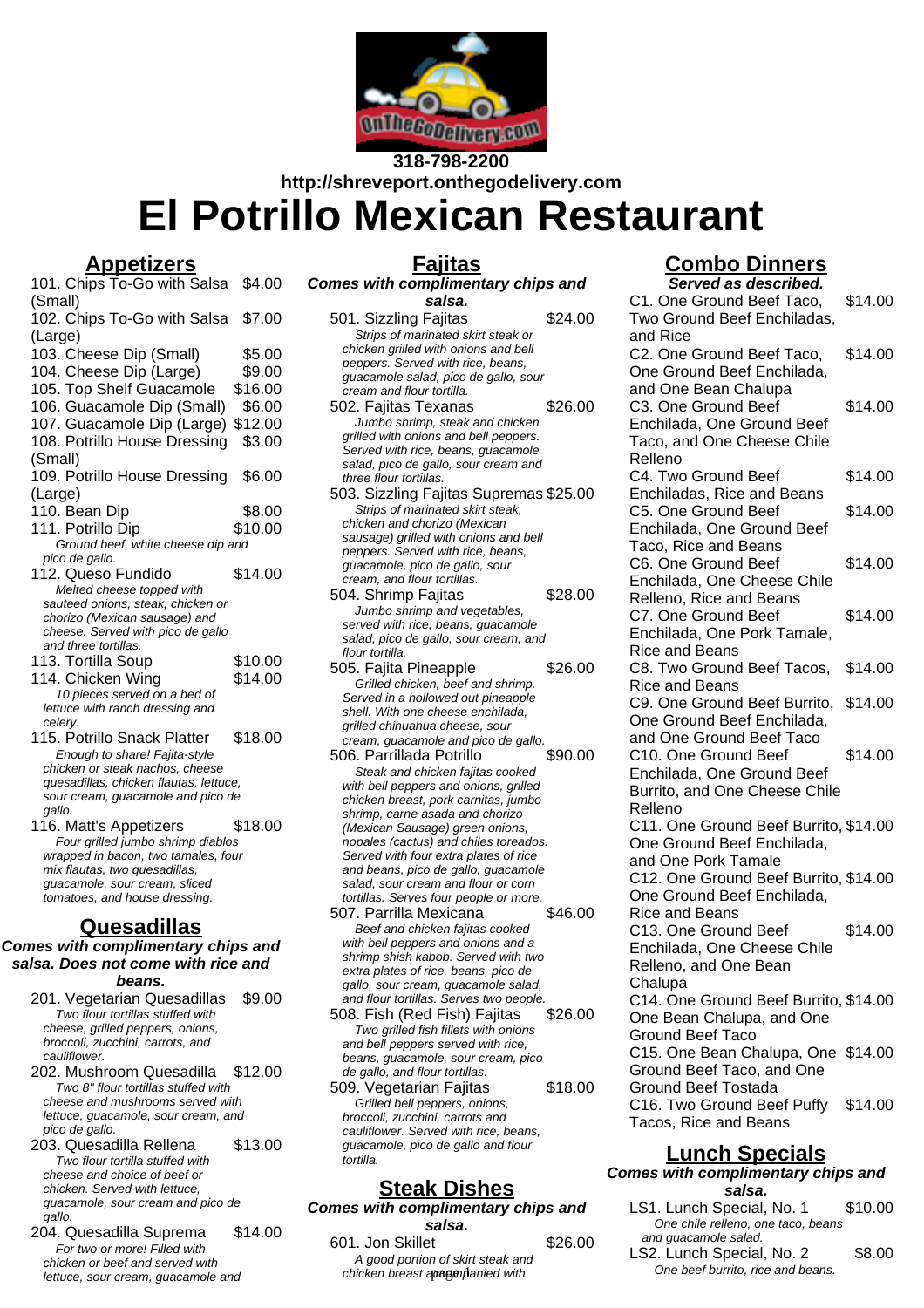pico de gallo.

- 205. Fajita Quesadilla \$14.00 Two fajita-style steak or chicken, bell peppers and onions quesadillas served with bell peppers, onions, lettuce, guacamole salad and pico de gallo.
- 206. Fajita Quesadilla Supremet 8.00 Two flour tortillas stuffed with steak or chicken, bell peppers, onions and cheese. Served with lettuce, guacamole, sour cream and pico de gallo.
- 207. Fajita Quesadilla Supren\$22.00 Texana

Grilled chicken, steak, shrimp, bell peppers and onions.

208. Shrimp Quesadillas \$17.00 Stuffed with shrimp, bell peppers, onions and cheese. Served with lettuce, guacamole, sour cream, pico de gallo.

#### **Nachos**

**Does not come with complimentary chips and salsa.**

- 251. Cheese Nachos \$9.00 252. Bean Nachos \$9.00 253. Beef Nachos \$10.00 254. Beef and Bean Nachos \$10.00 Ground beef and refried beans served over a bed of chips and cheese. 255. Chicken Nachos \$11.00 256. Chicken and Bean Nachos 1.00 Shredded chicken and refried beans served over a bed of chips and cheese.
- 257. Nachos Supremos \$13.00 Ground beef, beans, lettuce, tomatoes, guacamole and sour cream.
- 258. Fajita Nachos \$14.00 Steak, chicken or mix (\$1 more) with bell peppers and onions.
- 259. Fajita Nachos Texanos \$16.00 Steak, chicken and shrimp cooked with grilled bell peppers and onions.
- 260. Fajita Nachos Supremos\$16.00 With fajita-style steak, chicken, or mixed with grilled bell peppers and onions, beans, lettuce, tomatoes, guacamole and sour cream.
- 261. Shrimp Nachos \$16.00 Grilled shrimp with grilled bell peppers and onions.

### **Salads**

#### **Does not come with complimentary chips and salsa.**

- 301. Tossed Salad \$4.00 Romaine lettuce and tomatoes with
- El Potrillo house dressing. 302. Taco Salad \$10.00 Crispy flour tortilla filled with your
- choice of beef or chicken, beans, lettuce, sour cream and tomatoes and sprinkled with cheese.
- 303. Fajita Taco Salad \$14.00 Crispy flour tortilla filled with your choice of fajita-style steak or chicken, grilled bell peppers and onions, beans, lettuce, sour cream, and tomatoes; then sprinkled with cheese.
- 304. Shrimp Taco Salad \$16.00 Crispy flour tortilla filled with grilled shrimp, bell peppers, onions, beans, lettuce, sour cream, and tomatoes; then sprinkled with cheese.

# **Especialidades de la Casa**

diablo shrimp topped with poblano peppers, mushrooms and cheese on a sizzling skillet.

- 602. Steak Mexicano \$28.00 A tender 10 oz. rib-eye delicately seasoned with fresh marinated sauce, then charbroiled to perfection. Topped with sauteed onions, mushrooms and cheese sauce. Served with fresh, sliced avocado, rice, refried beans and three tortillas.
- 603. Steak Picado \$24.00 Rib-eye chunks mixed with jalapeno peppers, onions and tomatoes cooked on the grill. Topped with white cheese. Served with rice. beans and three flour or corn tortillas.
- 605. Carne Asada \$26.00 Grilled steak served with rice, beans, tomatoes, onions, a sliced of avocado and three tortillas.
- 604. Steak and Shrimp \$32.00 A tender, hand-cut 12oz ribeye (CAB) delicately seasoned with fresh marinated sauce and charbroiled to perfection accompanied with 4 jumbo shrimp lightly breaded and fried. Served with seasoned french fries and tossed salad.

## **Seafood Dishes**

| <b>OCAIUUU DISIICS</b><br><b>Comes with complimentary chips and</b> |         |  |
|---------------------------------------------------------------------|---------|--|
|                                                                     |         |  |
| 606. Shrimp Tacos                                                   | \$18.00 |  |
| Three grilled shrimp tacos with                                     |         |  |
| lettuce, tomatoes, and cheese.                                      |         |  |
| Served with rice and beans.                                         |         |  |
| 607. Red Fish Tacos                                                 | \$18.00 |  |
| Three grilled red fish tacos with                                   |         |  |
| lettuce, tomatoes, and cheese served                                |         |  |
| with rice and beans.                                                |         |  |
| 608. Camarones a la Diabla                                          | \$22.00 |  |
| Deliciously marinated shrimp                                        |         |  |
| grilled with onions and hot spicy                                   |         |  |
| sauce. Served with cilantro lime ricce                              |         |  |
| and refried black beans.                                            |         |  |
| 609. Coctel de Camaron                                              | \$19.00 |  |
| Grilled jumbo shrimp in garlic                                      |         |  |
| sauce.                                                              |         |  |
| 610. Shrimp Brochettes                                              | \$26.00 |  |
| Six spice bacon wrapped shrimp                                      |         |  |
| stuffed with jalapeno and chihuahua                                 |         |  |
| grilled cheese. Served with charros                                 |         |  |
| beans, guacamole salad, steamed<br>veggies, and house dressing.     |         |  |
| 611. Mojarra Frita                                                  | \$22.00 |  |
| Fried tilapia served with lettuce.                                  |         |  |
| tomatoes, sliced avocado and French                                 |         |  |
| fries.                                                              |         |  |
| 612. Seafood al Vapor                                               | \$28.00 |  |
| 9 oz. fresh fish fillet and three                                   |         |  |
| jumbo shrimp wrapped in aluminum                                    |         |  |
| foil with enicae tomatoge nannare                                   |         |  |

- foil with spices, tomatoes, peppers, mushrooms, cilantro and butter lemon sauce. Served with charro beans, guacamole salad, sour cream, steamed veggies, and house dressing. 613. Fish and Shrimp \$24.00
- Fresh 10oz Red Fish fillet and 4 jumbo shrimp lightly breaded and fried. Served with seasoned french fries and your choice of rice or tossed salad.

### **Chicken Dishes**

- **Comes with complimentary chips and salsa.**
	- 614. Pechuga a la Plancha \$16.00 Grilled chicken breast served with rice and beans, tossed salad, onions, avocado and three flour tortillas.
	- 615. Happy Plate \$14.00 Chicken or beghtajita-style served
- LS3. Lunch Special, No. 3 \$8.00 One beef burrito, one cheese enchilada and rice. LS4. Lunch Special, No. 4 \$8.00 One chalupa, rice and beans. LS5. Lunch Special, No. 5 \$8.00 One beef burrito, one taco and choice of rice or beans. LS6. Lunch Special, No. 6 \$8.00 One enchilada, rice and beans. LS7. Lunch Special, No 7 \$8.00 One tamale, rice and beans. LS8. Lunch Special, No. 8 \$8.00 One taco, rice and beans. LS9. Lunch Special, No. 9 \$8.00 One puffy taco, rice and beans. LS10. Fajita Taco Salad \$10.00 A crispy flour tortilla with your choice of chicken or steak, sauteed onions, bell peppers, tomatoes, lettuce, cheese and sour cream. LS11. Taco Salad \$8.00 A lunch-sized fried flour tortilla filled with beef or chicken, cheese sour cream and tomatoes. LS12. Fried Chimichanga \$9.00 Filled with your choice of beef or chicken. Served with sour cream, salad and choice of rice or beans. LS13. Martinez Enchiladas \$11.00 Two enchiladas stuffed with cheese and topped with pork and chipotle sauce. Served with rice and beans. LS14. Pollo Ranchero \$10.00 Grilled chicken served with rice or beans. Steamed vegetables topped with white cheese and house dressing. LS15. Flautas \$8.00 Two flute-like tacos filled with chicken or beef and topped with lettuce, tomatoes, guacamole and sour cream. Served with rice and beans. LS16. Steak Mexicano \$16.00 A tender 8oz. rib-eye delicately seasoned and grilled to perfection. Topped with sauteed onions, mushrooms and cheese sauce. Served with tossed salad, rice, refried beans and three tortillas. LS17. Burrito Supremo \$10.00 Beef and bean burrito with sour cream, lettuce and tomatoes. Served with rice or beans. LS18. Speedy Gonzales\*\* \$8.00 One taco, one enchilada and choice of rice or beans. LS19. Pechuga a la Plancha \$10.00 One grilled chicken breast served with rice and beans, tossed salad, onions and avocado. Served with three tortillas. LS20. Tacos de Carne Asada \$10.00 Two Corn tortilla stuffed with strips of steak and pico de gallo. Served with special sauce and rice or beans. LS21. Sizzling Fajitas \$13.00 Choice of strips of marinated skirt steak or chicken grilled with onions and bell peppers. Served with guacamole, sour cream, pico de gallo, rice, beans and three flour tortillas. LS22. Huevos con Chorizo \$10.00 Two scrambled eggs cooked with Mexican sausage. Served with rice,
- beans and three flour tortillas. LS23. Grilled Chicken & Eggs \$10.00 6 oz. grilled chicken breasts and two eggs over- medium served with rice or beans and three tortillas. LS24. Shrimp Chimichanga \$12.00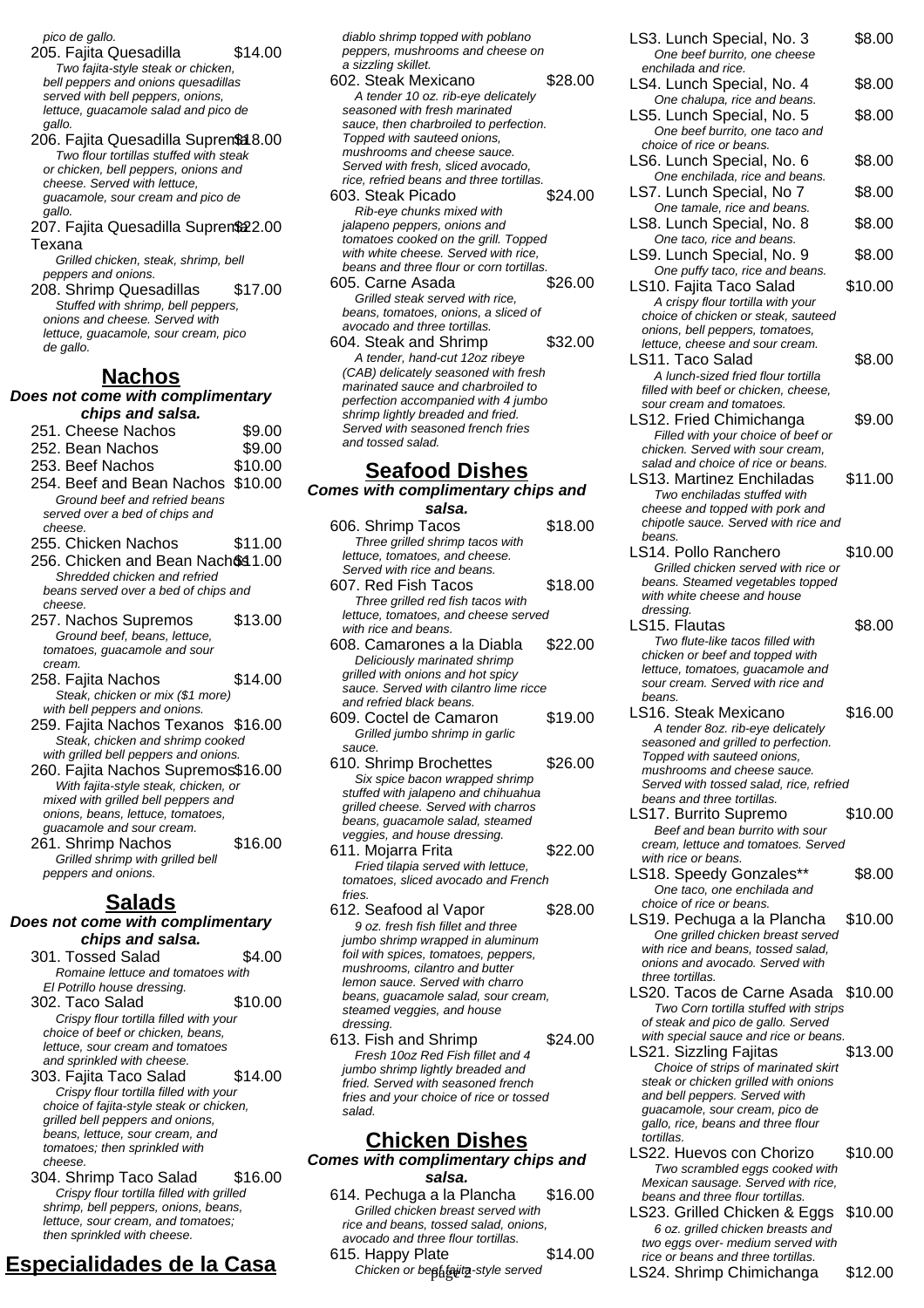#### **Comes with complimentary chips and salsa.**

401. Potrillo Ribeye Enchiladas\$28.00 Two cheese enchiladas mixed with Monterrey Jack and cheddar cheese, covered with tomatillo sauce, avocados, rice and beans. Served with a 6 oz. rib-eye steak.

402. Flautas \$12.00 Three flute-like tacos filled with chicken or beef and topped with lettuce, tomatoes, guacamole and sour cream. Served with rice and beans.

403. Tacos al Carbon \$16.00 Three flour tortillas rolled with your choice of meat, steak, grilled chicken, or mixed. Topped with grilled vegetable and cheese dip on top. Served with rice, and refried black beans, guacamole, pico de gallo, and sour cream.

404. Carnitas en Salsa (Verd \$18.00 o Rojo)

Marinated pork chunks simmered in your choice of a delicious special red sauce or tomatillo green sauce served with rice and beans.

- 405. Chiles Rellenos \$16.00 Two stuffed poblano peppers served with rice, beans, and three flour tortillas. Add meat \$2.00.
- 406. Delicioso \$28.00 Fish fillet, grilled jumbo shrimp, beef and chicken fajitas and pork carnitas served with rice, beams, pico de gallo and guacamole.

407. Parrillada Tusa \$42.00 Beef and chicken fajitas for Two, BBQ ribs, sausage and four bacon-wrapped shrimp served with cheese, bacon poblano peppers, rice, beans, pico de gallo, sour cream, tortillas for two and El Potrillo sauce

- 408. Parrilla Hidalguense \$42.00 Beef and chicken fajitas, jalapeno sausage, grilled shrimp, chicken quesadilla, and molcajete sauce. Served with rice, beans, pico de gallo, guacamole, sour cream, cheddar cheese, and tortillas.
- 409. Don Chuy Tacos \$16.00 Three tacos. Filled with your choice of meat: carnitas, ribeye, or grilled chicken and filled with pineapple, pico de gallo, served with rice, beans, and a side of hot sauce.
- 410. Tacos Tres Amigos \$16.00 Three corn tortilla, with your choice of meat, carne asada, grilled chicken, or carnitas. With cilantro, onions, sliced avocados, and mexican cheese. Served with cilantro, lime rice, refried black beans, and homemade salsa.
- 411. The Classic MOLCAJET\$42.00 The traditional, sizzling Volcanic Rock Molcajete . Filled with grilled chicken breast, carne asada, pork carnitas, jumbo shrimp, nopales (cactus) and green onions. Served with two extra plates of rice and beans, pico de gallo, sour cream, guacamole salad, and flour tortillas.
- 412. Hangover Burger \$16.00 A delicious (CAB) burger patty served with cheddar cheese, 2 slices of crispy bacon, fresh jalapenos, and an over easy egg topped with BBQ sauce accompanied with seasoned french fries.
- 413. Classic Burger \$16.00 A delicious (CAB) burger patty served with cheddar cheese and 2 slices of crispy bacon accompanied

on a bed of Mexican rice covered with cheese sauce.

- 616. Grilled Chicken and Eggs \$18.00 Grilled Chicken breast and two eggs served with rice, beans and three tortillas.
- 617. Pollo Ranchero \$14.00 Grilled chicken served with rice or beans. Steamed vegetables topping with white cheese and house dressing.
- 618. El Choripollo \$16.00 Grilled chicken breast topped with chorizo and cheese, served with rice and beans.

619. Grilled Chicken Breast & \$15.00 Veggies Whole chicken breast lightly seasoned and grilled. Served with

vegetables, white rice and your choice of black beans or tortilla soup.

#### **Enchiladas**

**Comes with complimentary chips and salsa.**

- 701. Enchiladas Supremas (4) Enchiladas, one ground beef, one shredded chicken, one cheese, and one bean topped with red sauce, lettuce, tomatoes, cheese, and sour cream. Does not include rice and beans.
- 702. Cheese Enchiladas \$12.00 Three cheese enchiladas served with rice and beans. Choice of sauce: white cheese or sour cream sauce.
- 703. Enchiladas Suizas \$14.00 (3) Enchiladas stuffed with shredded chicken or ground beef topped with our delicious roasted tomatillo green sauce and sour cream.
- 705. Martinez Enchiladas \$16.00 Stuffed with cheese and topped with pork and a mild chipotle sauce.
- 704. Spinach Enchiladas \$16.00 (3) Enchiladas stuffed with spinach and cheese topped with your choice of sauce.
- 706. Shrimp Enchiladas \$16.00 Three shrimp enchiladas served with rice and beans. Choice of sauce: white cheese or sour cream sauce.

707. Don Chuy Enchiladas \$16.00 Three delicious chicken enchiladas topped with our delicious roasted tomatillo sauce. Served with refried black beans, cilantro, lime rice, sliced avocados, sour cream, lettuce, tomatoes, and red onions.

708. Enchiladas Hidalguenses \$16.00 Three enchiladas served with rice and beans. Choice of special red sauce, chili sauce, sour cream, and white cheese.

#### **Burritos**

#### **Comes with complimentary chips and salsa.**

801. Burrito Supremo \$12.00 Beef or chicken burrito with lettuce, tomatoes, cheese, rice, beans and sour cream.

802. Burrito Mexicano \$17.00 12 inch tortillas filled with grilled steak, grilled chicken or mixed grilled vegetables, covered with three different sauces. Served with rice, beans, pico de gallo, sour cream and guacamole.

803. Shrimp Burrito \$16.00 Grilled shrimp cooked with onions, bell peppers and filled with cheese.<br>page 3

Fried flour tortillas stuffed with shrimp, bell peppers, onions and cheese, then topped with lettuce, tomatoes, guacamole and sour cream. Served with rice or beans.

- LS25. Fajita Quesadilla \$10.00 One chicken or steak quesadilla served with sour cream, rice and salad.
- LS26. Shrimp Taco Salad \$12.00 Crispy flour tortilla filled with grilled shrimp, beans, lettuce, sour cream and tomatoes; then sprinkled with cheese.
- LS27. Happy Plate \$10.00 Chicken or steak fajita-style served on a bed of Mexican rice covered with cheese sauce.
- LS28. Steak Picado \$13.00 Rib-eye chunks mixed with jalapeno peppers, onions and tomatoes cooked on the grill. Topped with white cheese. Served with rice, beans and three flour or corn tortillas.

## **Kids Menu**

\$14.00 Served to children 12 and under. Drinks **not included.** K101. Kids Grilled Cheese **Sandwich** \$5.99 Served with fries K<sub>102</sub>. Kids Taco Plate \$5.99 One taco with rice and beans. K<sub>103</sub>. Kids Enchilada Plate \$5.99 One enchilada topped with cheese sauce. Served with rice and beans. K104. Kids Burrito Plate \$5.99 One mini burrito topped with cheese sauce. Served with rice and beans. K<sub>105</sub>. Kids Hamburger \$5.99 Served with fries. Add cheese on request. K106. Kids Chicken Fingers \$5.99 Served with fries. K107. Kids Cheese Quesadilla \$5.99 One mini quesadilla served with rice and beans. K<sub>108</sub>. Kids Corn Dog \$5.99 One corn dog served with fries. **Side Orders**

| 901. Rice                   | \$3.00 |
|-----------------------------|--------|
| 902. Beans                  | \$3.00 |
| 903. Homemade Flour or Corn | \$2.00 |
| Tortilla                    |        |
| 904. Shredded Cheese        | \$1.50 |
| 905. Sour Cream (2oz)       | \$1.00 |
| 906. French Fries           | \$3.00 |
| 907. Jalapenos              | \$1.50 |
| 908. Onions                 | \$1.50 |
| 910. Pico de Gallo (Large)  | \$3.00 |
| 909. Pico de Gallo (Small)  | \$2.00 |
| 911. Guacamole (2oz)        | \$2.00 |

# **A la Carte**

1001. Ground Beef or Shredded Chicken Taco 1002. Cheese Enchilada \$2.50 1003. Ground Beef or Shredded Chicken Enchilada \$3.00 1004. Cheese or Bean Burrito \$4.00 1005. Cheese and Ground Beef \$5.00 Burrito 1006. Ground Beef or Shredded Chicken Burrito \$5.00 1007. Cheese Chile Relleno \$5.00 1008. Ground Beef or Chicken \$6.00